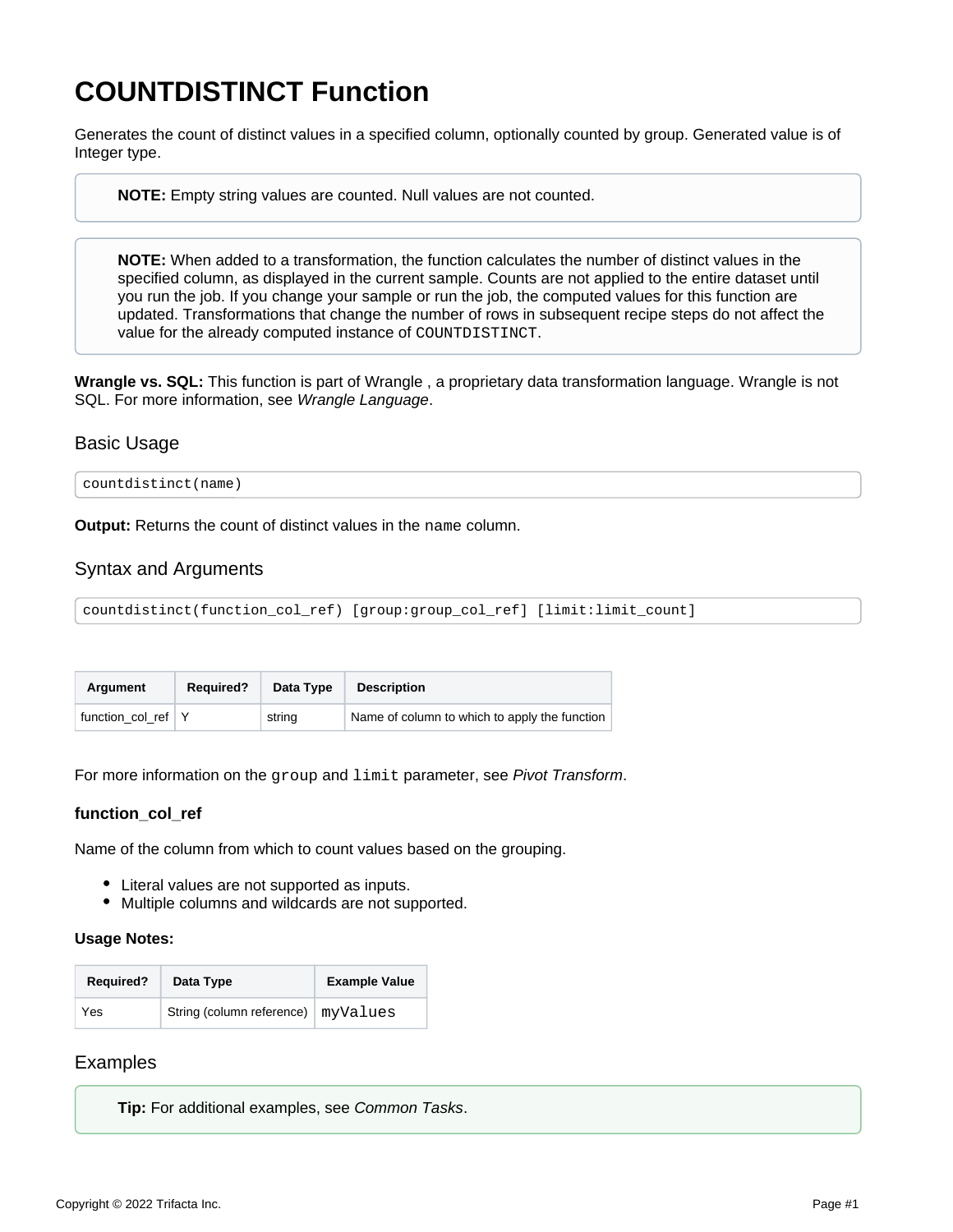### **Example - Simple row count**

This section provides simple examples for how to use the COUNTA and COUNTDISTINCT functions. These functions include the following:

- COUNTA Count the number of values within a group that meet a specific condition. See [COUNTA Function](https://docs.trifacta.com/display/r087/COUNTA+Function).
- COUNTDISTINCT Count the number of non-null values within a group that meet a specific condition. See [COUNTDISTINCT Function](#page-0-0).

### **Source:**

In the following example, the seventh row is an empty string, and the eighth row is a null value.

| rowld | Val     |
|-------|---------|
| r001  | val1    |
| r002  | val1    |
| r003  | val1    |
| r004  | val2    |
| r005  | val2    |
| r006  | val3    |
| r007  | (empty) |
| r008  | (null)  |

# **Transformation:**

Apply a COUNTA function on the source column:

| <b>Transformation Name</b>    | New formula        |
|-------------------------------|--------------------|
| Parameter: Formula type       | Single row formula |
| <b>Parameter: Formula</b>     | COUNTA(Val)        |
| Parameter: New column<br>name | 'fctnCounta'       |

Apply a COUNTDISTINCT function on the source:

| <b>Transformation Name</b>    | New formula         |
|-------------------------------|---------------------|
| Parameter: Formula type       | Single row formula  |
| Parameter: Formula            | COUNTDISTINCT(Val)  |
| Parameter: New column<br>name | 'fctnCountdistinct' |

## **Results:**

Below, both functions count the number of values in the column, with COUNTDISTINCT counting distinct values only. The empty value for  $r007$  is counted by both functions.

| rowld | Val  | fctnCountdistinct | fctnCounta |
|-------|------|-------------------|------------|
| r001  | val1 | 4                 |            |